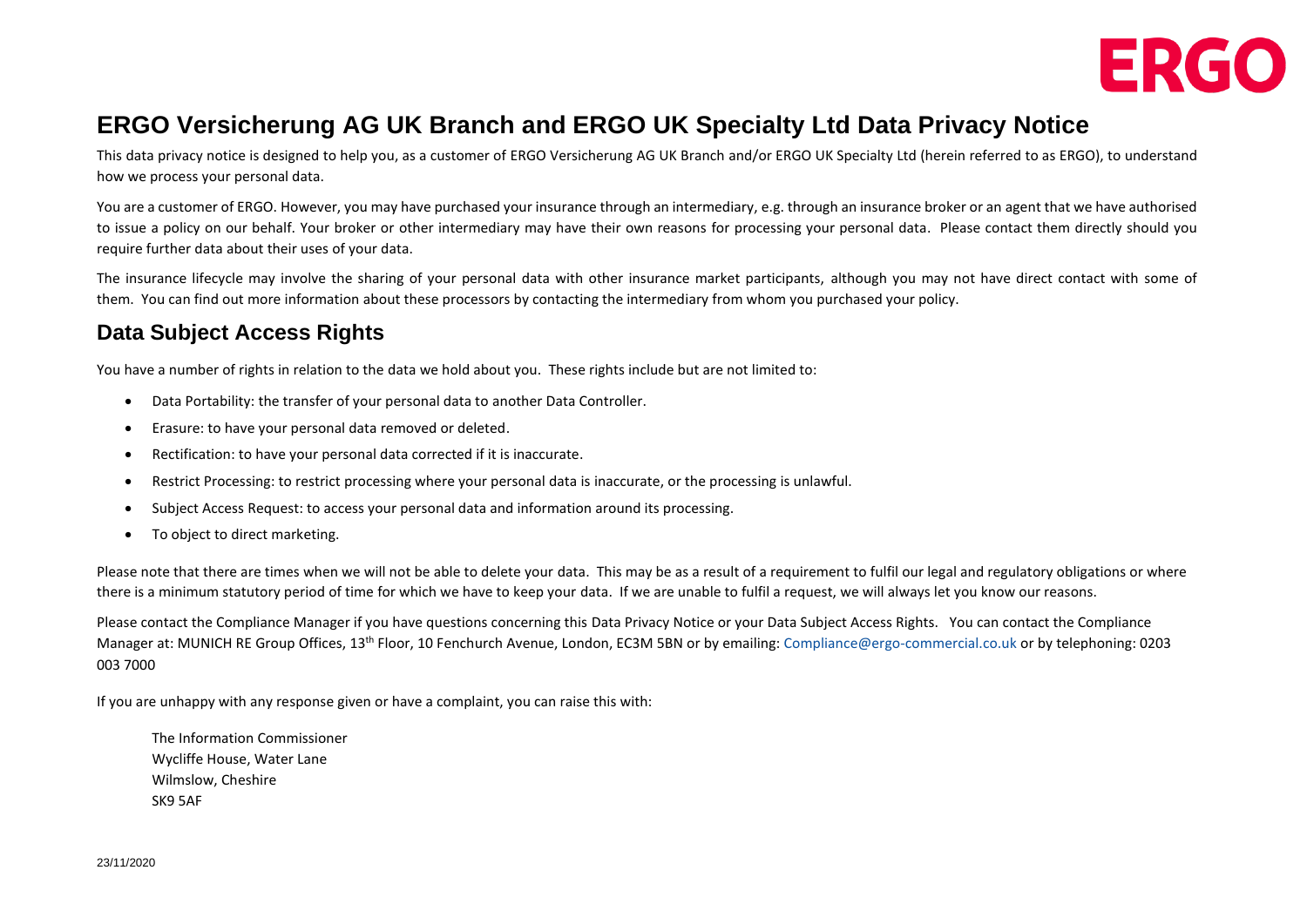

### **What information do we collect about you?**

In the course of our relationship with you, we may process your personal data for a range of different reasons. For each reason we must have a lawful basis for processing and we will rely on the following as our lawful bases of processing:

- It is necessary in order to enter into a contract, or required for a contractual basis.
- We have a legal or regulatory obligation to use your personal data.
- We have a legitimate business need to use your personal data for business operation and administration purposes. When we use your personal data for these stated purposes, we have considered your rights and ensured that our business need does not cause you detriment.

| <b>Categories of data</b>                      | <b>Type of information</b><br>processed                                                                                                                                    | Where the data comes<br>from                                                                                                                                                                                                                                                            | <b>Purpose of Processing</b><br>personal data                                                                                                                                                                                                              | <b>Lawful basis of</b><br>processing                                                                                                                                                                                                      | Who we disclose data to                                                                                                                                                                                                                                                       |
|------------------------------------------------|----------------------------------------------------------------------------------------------------------------------------------------------------------------------------|-----------------------------------------------------------------------------------------------------------------------------------------------------------------------------------------------------------------------------------------------------------------------------------------|------------------------------------------------------------------------------------------------------------------------------------------------------------------------------------------------------------------------------------------------------------|-------------------------------------------------------------------------------------------------------------------------------------------------------------------------------------------------------------------------------------------|-------------------------------------------------------------------------------------------------------------------------------------------------------------------------------------------------------------------------------------------------------------------------------|
| Individual Information                         | Name, address and contact<br>details, marital status, date<br>birth, gender, nationality,<br>national insurance number,<br>Family details and their<br>relationship to you | You<br>Your family<br>Your employer<br>Insurance intermediaries or<br>other insurance market<br>participants.<br>Anti Fraud Databases, Credit<br>Reference Agencies,<br>Sanctions Lists, Court<br>Judgements.<br>Government and Civil<br>Agencies.<br><b>Publicly Available Sources</b> | It is necessary in order to<br>enter into a contract, or<br>required for a contractual<br>basis                                                                                                                                                            | It is necessary for the<br>purposes of a contract.                                                                                                                                                                                        | Group companies and firms<br>providing administration<br>services.<br>Reinsurers.<br>Our agents and other<br>intermediaries or market<br>participants.<br>Credit reference agencies.<br>Anti-fraud databases.<br>Government and Civil<br>Agencies<br><b>Regulatory Bodies</b> |
| <b>Financial and Employment</b><br>Information | Employer, Job title,<br>Employment history, Financial<br>history, Income,<br>Bank details, Credit history,                                                                 |                                                                                                                                                                                                                                                                                         | It is necessary to evaluate<br>and price the risks to be<br>insured and validating any<br>appropriate premium.<br>It is necessary for setting you<br>up as a client including<br>possible fraud, sanctions,<br>credit and anti-money<br>laundering checks. | It is necessary for the<br>purposes of a contract.<br>We have a legitimate<br>business need<br>It is necessary for the<br>purposes of a contract.<br>We have a legitimate<br>business need<br>We have a legal or regulatory<br>obligation |                                                                                                                                                                                                                                                                               |

#### **Personal Data**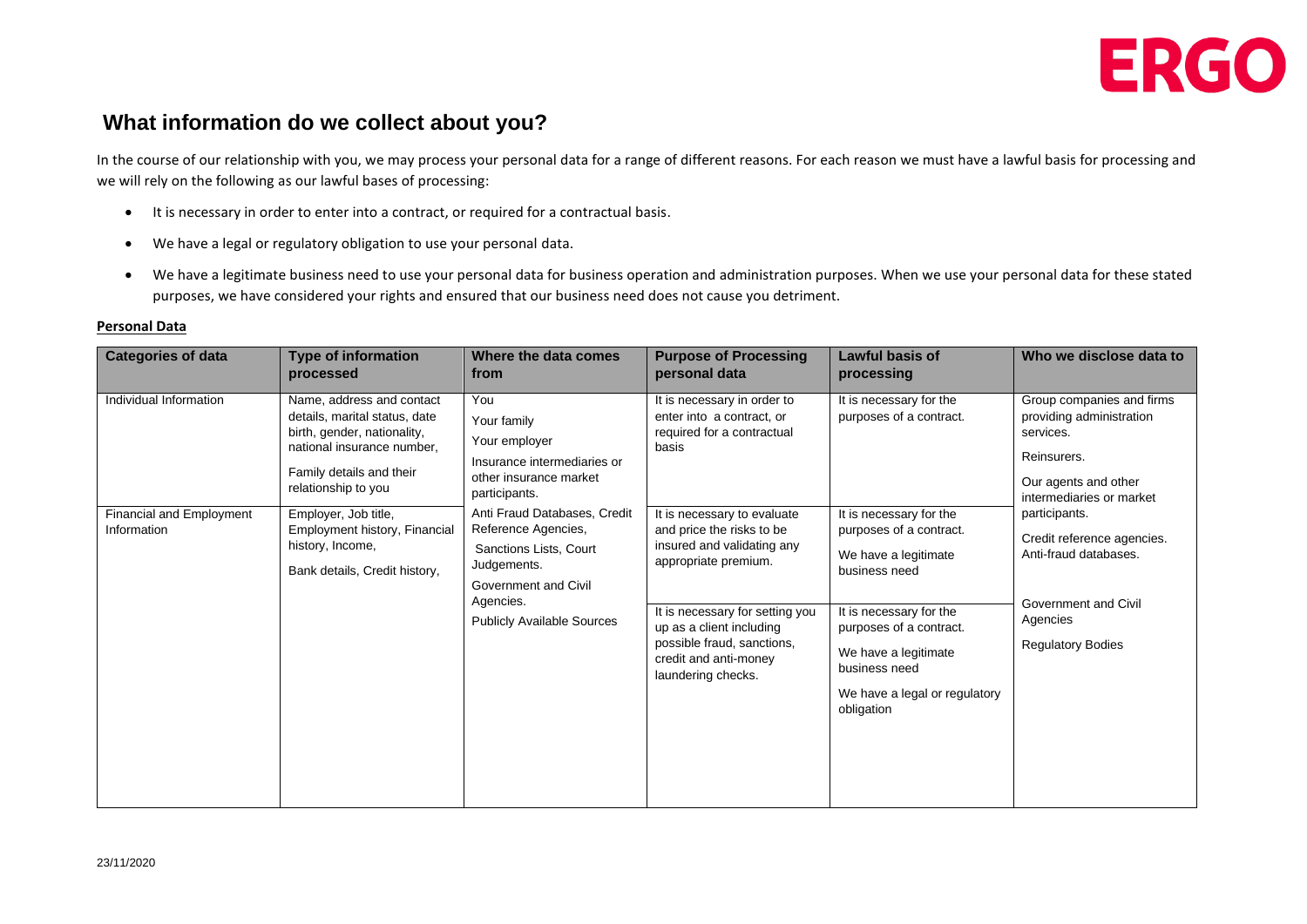

| Policy Information and<br>Information about the quotes<br>Previous Claims History<br>you receive and the policies<br>you take out |                                                                           | It is necessary To assess or<br>assist in claims made against<br>a policy we underwrite | It is necessary for the<br>purposes of a contract.<br>We have a legitimate<br>business need                                                                |                                                                                             |                                                                    |
|-----------------------------------------------------------------------------------------------------------------------------------|---------------------------------------------------------------------------|-----------------------------------------------------------------------------------------|------------------------------------------------------------------------------------------------------------------------------------------------------------|---------------------------------------------------------------------------------------------|--------------------------------------------------------------------|
|                                                                                                                                   |                                                                           |                                                                                         | It is Necessary for the<br>purposes of providing<br>documentation and<br>communicating with you, and<br>responding to any possible<br>queries you may have | It is necessary for the<br>purposes of a contract.<br>We have a legitimate<br>business need |                                                                    |
| Statutory and anti-fraud<br>information                                                                                           | Information from sanctions<br>and anti-fraud databases<br>concerning you. |                                                                                         | It is necessary for the purpose<br>of assessing mid-term<br>adjustments and renewals,<br>and processing cancellations                                      | It is necessary for the<br>purposes of a contract.<br>We have a legitimate<br>business need |                                                                    |
|                                                                                                                                   |                                                                           |                                                                                         | It is necessary for Legal or<br><b>Regulatory Purposes</b>                                                                                                 | We have a legal or regulatory<br>obligation                                                 |                                                                    |
|                                                                                                                                   |                                                                           |                                                                                         | Managing our business<br>operations such as<br>maintaining business and<br>policy records.                                                                 | We have a legitimate<br>business need                                                       |                                                                    |
|                                                                                                                                   |                                                                           |                                                                                         | Analysing and improving the<br>products and services we<br>offer.                                                                                          |                                                                                             |                                                                    |
|                                                                                                                                   |                                                                           |                                                                                         | To apply for and claim on<br>insurance.                                                                                                                    |                                                                                             |                                                                    |
| Payment Information                                                                                                               | Bank account or payment<br>card details.                                  | You                                                                                     | Collecting any appropriate<br>premium.                                                                                                                     | It is necessary for the<br>purposes of a contract.                                          | Group companies and firms<br>providing administration<br>services. |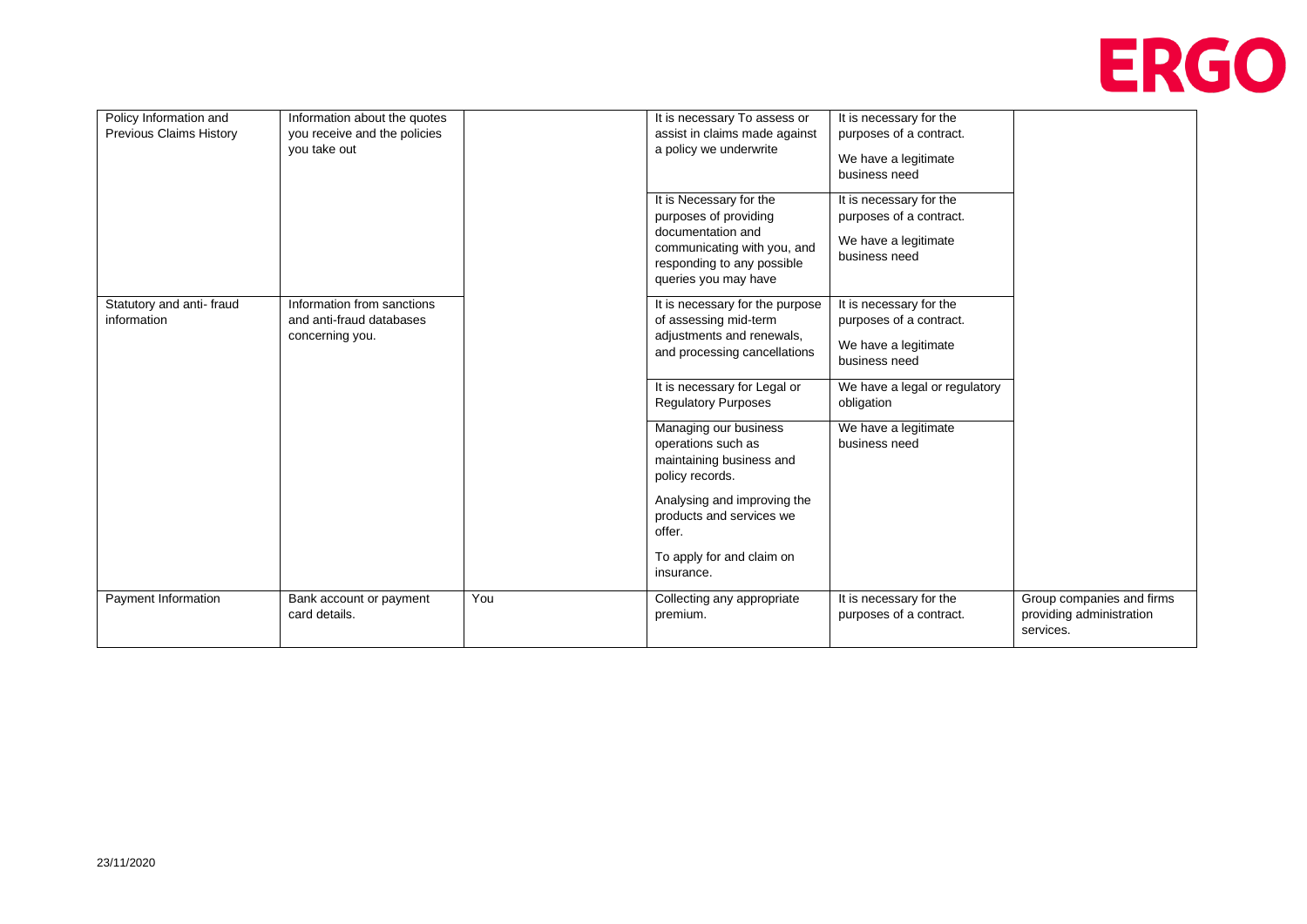

When we collect and process special categories of personal data, we must have one of the following additional legal bases for processing and we will rely on the following as our lawful bases of processing:

- You have provided consent
- It is necessary for an insurance purpose and is in the substantial public interest.
- It is necessary to establish, exercise or defend our legal rights.

#### **Special Categories of Personal Data**

| <b>Categories of</b><br>data                                                                                 | <b>Type of information</b><br>processed                                                                                                  | Source of the data                                                                                                                                                                                             | <b>Purpose of Processing</b><br><b>Special Category personal</b><br>data                                                                                                                                                     | Lawful basis of processing                                                                                                                                                      | Who we disclose data<br>to                                                                                                                                                                                    |
|--------------------------------------------------------------------------------------------------------------|------------------------------------------------------------------------------------------------------------------------------------------|----------------------------------------------------------------------------------------------------------------------------------------------------------------------------------------------------------------|------------------------------------------------------------------------------------------------------------------------------------------------------------------------------------------------------------------------------|---------------------------------------------------------------------------------------------------------------------------------------------------------------------------------|---------------------------------------------------------------------------------------------------------------------------------------------------------------------------------------------------------------|
| Individual<br>Information                                                                                    | Health information<br>and medical reports.                                                                                               | You, Your employer.<br>Insurance intermediaries or<br>other insurance market<br>participants.<br>Anti-fraud databases, sanctions<br>lists, court<br>judgments, government<br>agencies.<br>Government and Civil | It is necessary in order to<br>enter into an insurance<br>contract, or required for a<br>contractual basis<br>It is necessary to evaluate and<br>price the risks to be insured<br>and validating any appropriate<br>premium. | Consent<br>It is necessary for an insurance<br>purpose.<br>It is necessary to establish, exercise or<br>defend our legal rights<br>It is necessary for an insurance<br>purpose. | Group companies and firms<br>providing administration<br>services.<br>Reinsurers.<br>Our agents and other<br>intermediaries or market<br>participants.<br>Credit reference agencies.<br>Anti-fraud databases. |
| Agencies.<br>Information relating to any<br>Employment<br>Information<br>professional disciplinary<br>action | It is necessary for setting you<br>up as a client including<br>possible fraud, sanctions,<br>credit and anti-money<br>laundering checks. | The prevention and detection of fraud<br>is in the substantial public interest.<br>It is necessary for an insurance<br>purpose.<br>It is necessary to establish, exercise or<br>defend our legal rights        | Government and Civil<br>Agencies<br><b>Regulatory Bodies</b>                                                                                                                                                                 |                                                                                                                                                                                 |                                                                                                                                                                                                               |
|                                                                                                              |                                                                                                                                          |                                                                                                                                                                                                                | It is necessary To assess or<br>assist in claims made against<br>a policy we underwrite<br>It is necessary for the purpose                                                                                                   | Consent<br>It is necessary for an insurance<br>purpose.<br>It is necessary for an insurance                                                                                     |                                                                                                                                                                                                               |
|                                                                                                              |                                                                                                                                          |                                                                                                                                                                                                                | of assessing mid-term<br>adjustments and renewals,<br>and processing cancellations                                                                                                                                           | purpose.                                                                                                                                                                        |                                                                                                                                                                                                               |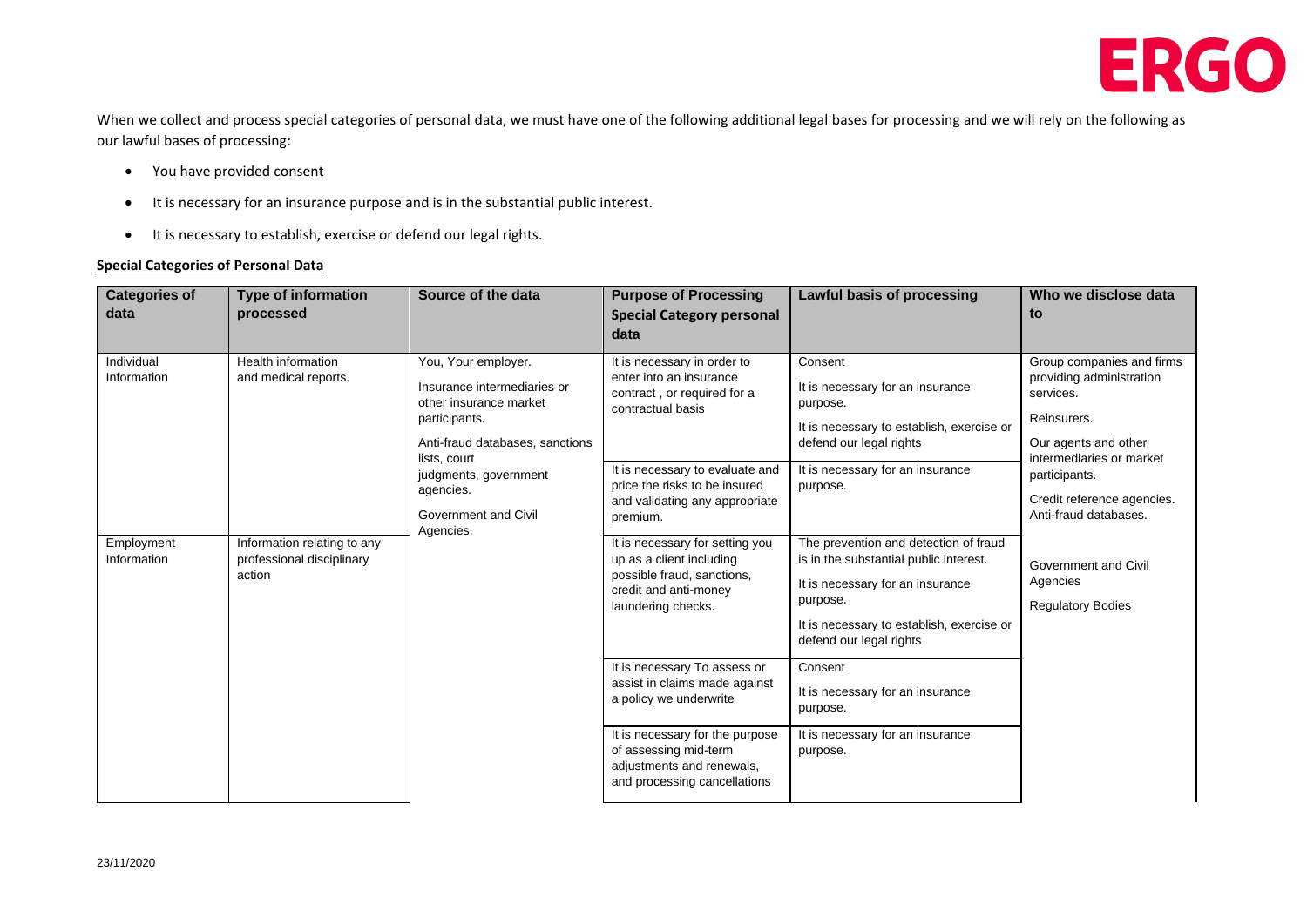

| <b>Categories of</b><br>data             | <b>Type of information</b><br>processed                                                                                                           | Source of the data | <b>Purpose of Processing</b><br><b>Special Category personal</b><br>data                                                    | Lawful basis of processing                                                                                          | Who we disclose data<br>to |
|------------------------------------------|---------------------------------------------------------------------------------------------------------------------------------------------------|--------------------|-----------------------------------------------------------------------------------------------------------------------------|---------------------------------------------------------------------------------------------------------------------|----------------------------|
| Statutory and anti-<br>fraud information | Criminal records and<br>convictions.<br>Criminal records and<br>convictions, including alleged<br>offences and any caution, or<br>court sentence. |                    | It is necessary for Legal or<br><b>Regulatory Purposes</b>                                                                  | It is necessary to establish, exercise or<br>defend our legal rights<br>It is necessary for an insurance<br>purpose |                            |
|                                          |                                                                                                                                                   |                    | It is Necessary for the<br>purposes of communicating<br>with you, and responding to<br>any possible queries you may<br>have | It is necessary to establish, exercise or<br>defend our legal rights<br>It is necessary for an insurance<br>purpose |                            |
|                                          |                                                                                                                                                   |                    | Managing our business<br>operations such as<br>maintaining business and<br>policy records.                                  |                                                                                                                     |                            |
|                                          |                                                                                                                                                   |                    | Analysing and improving the<br>products and services we<br>offer.<br>To apply for and claim on                              |                                                                                                                     |                            |
|                                          |                                                                                                                                                   |                    | insurance.                                                                                                                  |                                                                                                                     |                            |

### **Personal information about others**

We may collect data about other individuals, such as employees, family, or members of your household. If you give us information about another person, it is your responsibility to ensure and confirm that you have told that person why and how ERGO uses personal data and that you have that person's permission to provide that data (including any sensitive personal data) to us and for us to process it.

### **How we protect your information**

Your privacy is important to us and we follow strict technical, physical and organisational procedures in the processing, storage, disclosure and destruction of your data. This is to protect against any unauthorised access or damage to, or disclosure or loss of, your data.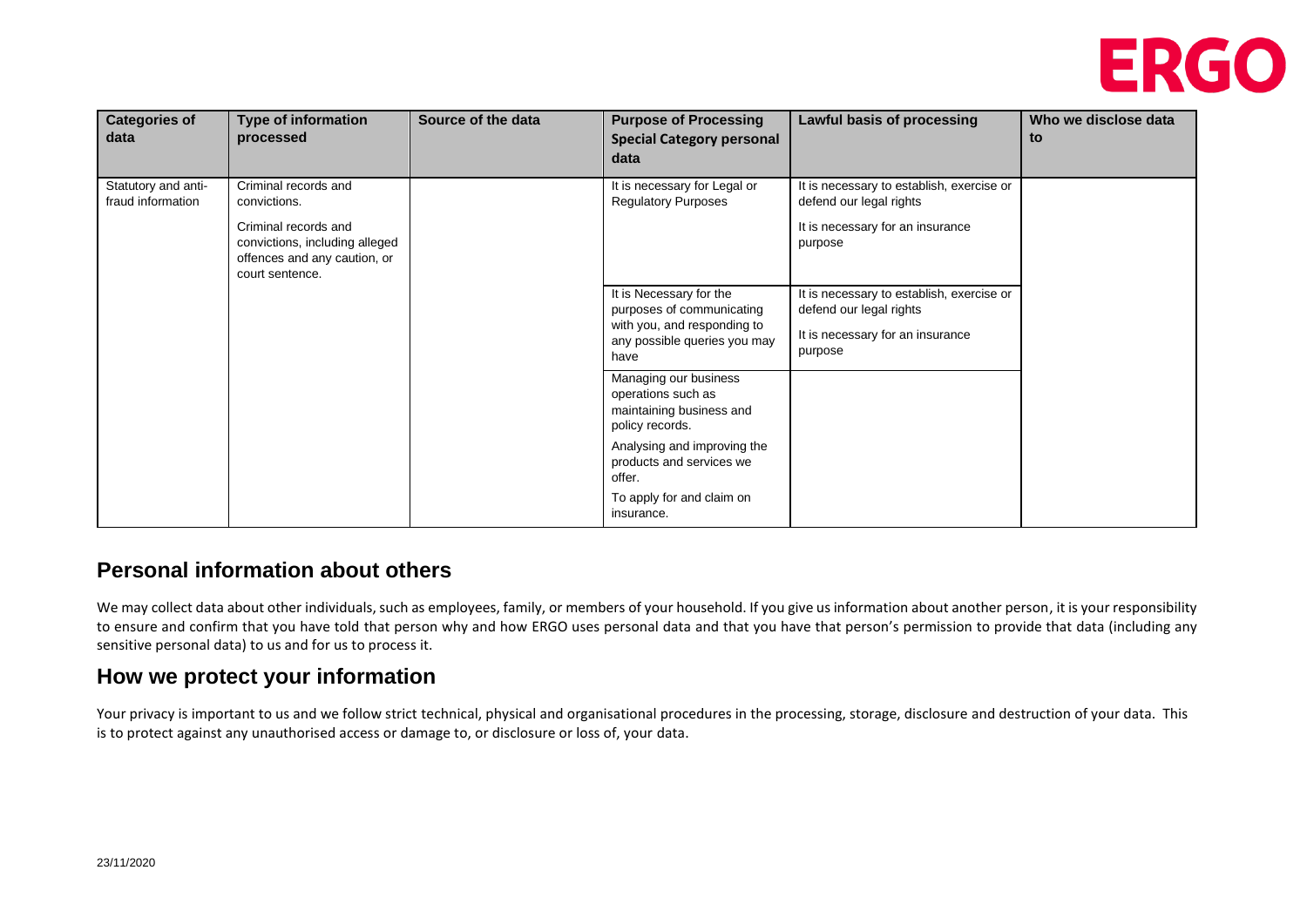

# **Use of Consent**

In order to provide insurance, or handle claims in certain circumstances, we may need to process special categories of personal data, such as medical records and criminal convictions. To do this we may require your consent. This consent may not have been given to us directly but may have been given to an intermediary from whom you purchased your policy, or an administrator handling your claim.

You may withdraw your consent to processing at any time by contacting the Compliance Manager. We will always attempt to explain clearly when and why we need this data and the purposes for which we will use it and will obtain your explicit consent to use sensitive personal data.

# **Call monitoring and recording**

For quality control purposes and to audit the evaluation process for the pricing of risks to be insured and the way in which claims are handled, we may review recordings of telephone calls made with the intermediary from whom you purchased your policy.

### **Data retention**

Your personal data will only be kept for as long as it is necessary for the purpose for which it was collected.

| <b>Category of data</b>                                            | How long we retain your data                                  |
|--------------------------------------------------------------------|---------------------------------------------------------------|
| <b>Liability Records</b>                                           | 12 Years following the conclusion of an<br>insurance contract |
| Underwriting Records with an Employers<br><b>Liability Element</b> | 60 years following the conclusion of an<br>insurance contract |
| <b>General Insurance Records</b>                                   | 7 Years following the conclusion of an<br>insurance contract  |
| <b>Complaints Records</b>                                          | 5 Years following resolution                                  |
| <b>Claims Files</b>                                                | 5 Years following full and final settlement                   |
| <b>Accounting Records</b>                                          | 10 Years                                                      |
| <b>Audit Records</b>                                               | 10 Years                                                      |